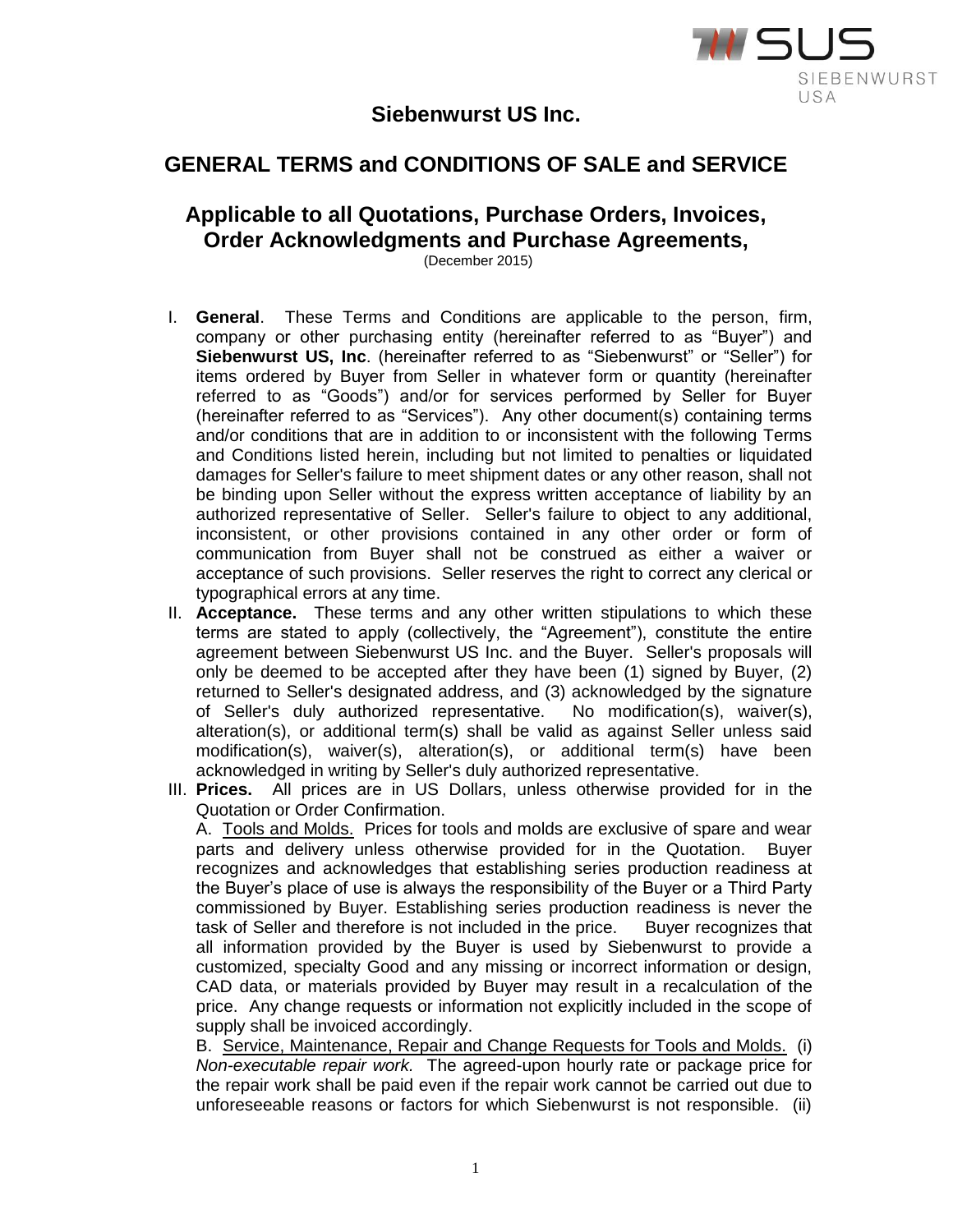*Consulting Services*. The Buyer shall receive a Siebenwurst pricing list with applicable hourly rates on the Quotation. The pricing list shall be provided to Buyer prior to any consulting or temporary work being performed.

- IV. **Taxes and Other Charges.** In addition to Seller's invoice price or quote price, Buyer is also responsible for payment of any use-tax, sales tax, excise tax, duty, custom, inspection or testing fee, and/or any other fee, tax, or charge imposed by governmental or non-governmental authority arising from the goods or services provided by Seller. In the event Seller is required to pay any of the fees or charges listed in this paragraph, Buyer herewith agrees to immediately reimburse Seller for this cost, or in lieu of such payment by Seller, Buyer agrees to timely provide an exemption certificate or other comparable document to the entity or authority imposing said fee, tax and/or charge. Buyer further agrees to waive any and all claims regarding the reasonableness of such payment and will be liable to Seller for reasonable attorneys' fees and/or court costs incurred by Seller as a result of Buyer's failure to pay the charges listed in this paragraph.
- V. **Limited Warranty.** Seller guarantees Goods meet applicable standards only when used as directed under normal operation or service. This guarantee is effective for thirty (30) days from the date of shipment for the original Buyer and is not transferable. If, and upon the determination of Seller's inspection, any Goods are deemed to be defective in material or workmanship within thirty (30) days from the date of shipment, Seller may, at its option, either replace any defective part(s) of the Goods to Buyer, or refund the purchase price of the defective part(s). Such replacement, however, shall not extend the warranty period provided in this paragraph. Seller does not warrant replacement items or any parts thereof that are of later- or improved-design or construction. Seller is not required to provide a factory replacement if an operational refurbished part is otherwise available. In the event that Buyer has a Third Party make any changes or repairs to the Goods, this warranty is voided and Seller is in no way liable for actions that occur subsequent to such Third Party action. Seller is not obligated to replace expendable parts, Goods, or any other parts that have been damaged due to misuse or Buyer's failure to observe proper maintenance, lubrication and/or operating procedures.

This guarantee excludes (i) the labor and costs of labor for the disassembly or removal of any Seller's Goods and (ii) any incidental or consequential damages or loss, whether based on breach of express or implied warranty, negligence, strict liability or any other legal theory.

SELLER MAKES NO OTHER WARRANTY, EXPRESS OR IMPLIED, WITH REGARD TO THE DESIGN, SALE, MERCHANTABILITY OR FITNESS OF THE GOODS FOR A PARTICULAR PURPOSE OR USE EXCEPT AS EXPRESSLY SET FORTH HEREIN. SELLER IS NOT SUBJECT TO ANY OTHER OBLIGATIONS OR LIABILITIES ARISING OUT OF BREACH OF CONTRACT OR WARRANTY, TORT CLAIMS INCLUDING NEGLIGENCE AND STRICT LIABILITY, OR ANY OTHER THEORIES OF LAW. SELLER IS UNDER NO EVENT LIABLE FOR ANY SPECIFIC, INDIRECT, INCIDENTAL, OR CONSEQUENTIAL LOSS, DAMAGES, EXPENSE, INJURY, DISMEMBERMENT, OR DEATH OF ANY KIND WHATSOEVER.

This warranty shall be voided in the event of: any improper use of the Goods, whether intentional or unintentional; operation beyond capacity; failure to report defects to Seller within warranty period; substitution of parts not approved by Seller; failure or damage due to misapplication; lack of proper and/or regular maintenance according to the most recent version of Siebenwurst's Maintenance directions; abuse; improper installation or repair; abnormal operating conditions as a result of temperature, moisture or corrosive matter; unauthorized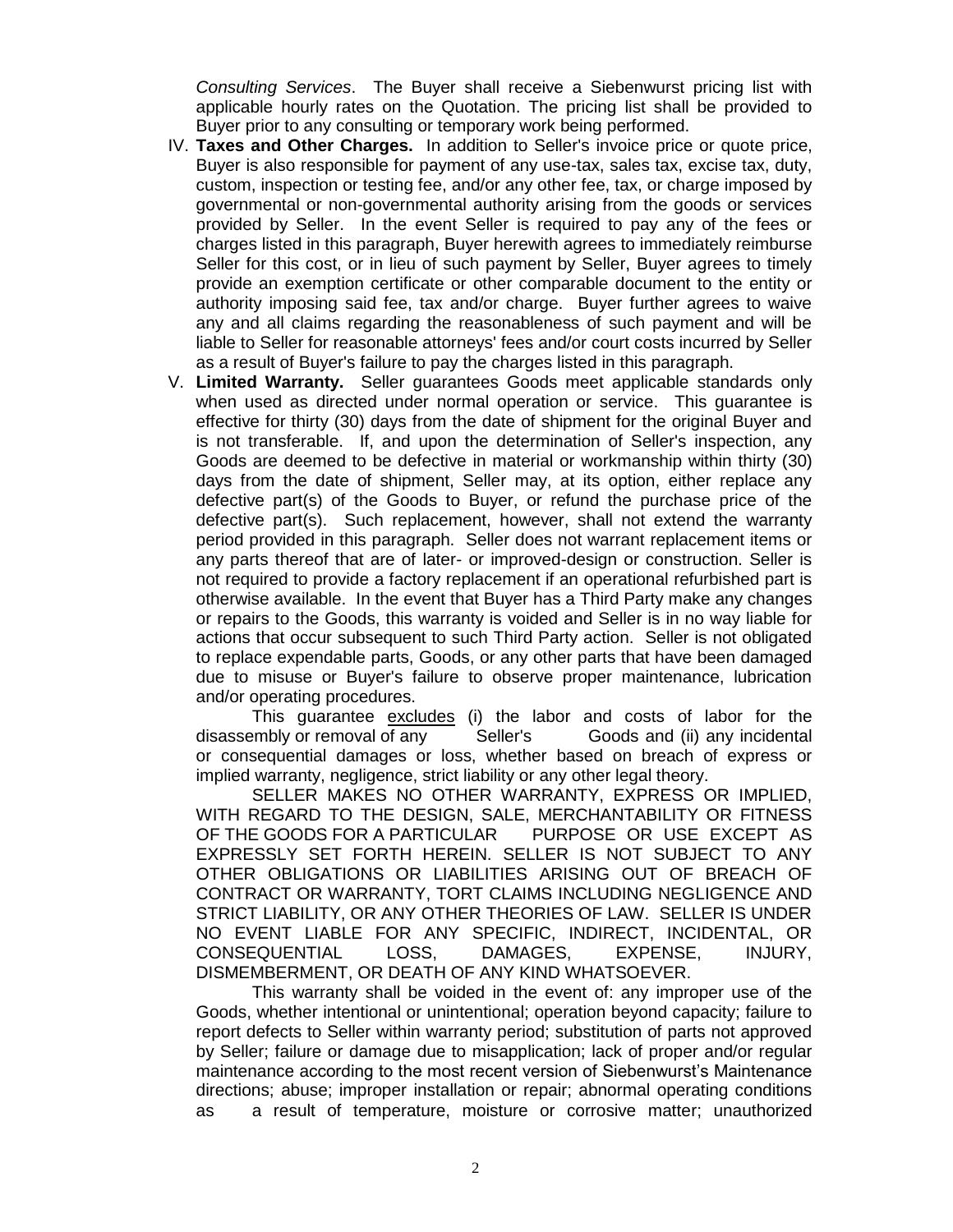alteration or repair by third parties which, according to Seller's judgment, materially and/or adversely affects the Goods.

- VI. **Design Improvements.** Goods sold by Seller are changed from time to time with changes that are intended to improve the design and construction of the Goods. As such, any illustrations, specifications or other descriptive material submitted to the Buyer may not depict an exact replica of the Goods at the time of delivery, and are merely intended as a general description of the Goods, and are not deemed to constitute a part of this proposal or a warranty as to the particular specifications of the Goods.
- VII.**Utilities and Resources.** Unless otherwise agreed to in writing by the Parties, all drawings, developments, CAD designs, natural, scale and CAD models, milling programs, auxiliary tools and devices including operating supplies shall remain the property of Siebenwurst and not the Buyer. All Intellectual Property and Copyrights shall remain with Siebenwurst and may not be transferred.
- VIII. **Service, Maintenance, repair and change requests for tools and molds.**  Siebenwurst may provide consulting services or temporary work, repair and/or maintenance work to the Buyer. Siebenwurst assists in the Project only as a Consultant and accepts no responsibility for time, quality or costs incurred by the Buyer as a result of the consultation. Siebenwurst expressly disclaims any follow-up costs incurred by the Buyer. Buyer hereby acknowledges and agrees that Buyer is wholly responsible for method, tooling design, tools and part quality. It is understood by both parties that Siebenwurst is an independent contractor and not an employee of Buyer. Siebenwurst acknowledges and agrees that the Buyer will not provide the consultant with any employee benefits, including without any limitation any employee stock purchase plan, social security, unemployment, medical, or pension payments, and that income tax withholding is Siebenwurst's responsibility. Any services provided by Siebenwurst are exclusively advisory in nature and are in no way a guarantee of a definite final outcome. Seller makes no other warranties or guarantees with regard to the design or recommendations made by Seller during consulting services.

SELLER IS NOT SUBJECT TO ANY OTHER OBLIGATIONS OR LIABILITIES ARISING OUT OF BREACH OF CONTRACT OR WARRANTY, TORT CLAIMS INCLUDING NEGLIGENCE AND STRICT LIABILITY, OR ANY OTHER THEORIES OF LAW. SELLER IS UNDER NO EVENT LIABLE FOR ANY SPECIFIC, INDIRECT, INCIDENTAL, OR CONSEQUENTIAL LOSS, DAMAGES, EXPENSE, INJURY, DISMEMBERMENT, OR DEATH OF ANY KIND WHATSOEVER.

A. Consulting Services: Delivery times are calculated from the day of the final technical and commercial release (approval) and written order confirmation. The scheduled time in the offer is considered the delivery time. This is determined in consultation with the Contractor for orders billed on an hourly basis. Siebenwurst is entitled to cancel the contract or to delay delivery if the Buyer fails to provide the necessary purchase orders, information, confirmations or materials on time.

C. Temporary Work: Delivery times are calculated from the day of the final technical and commercial release (approval) and written order confirmation. The scheduled time in the offer is considered the delivery time. This is determined in consultation with the Contractor for orders billed on an hourly basis. Siebenwurst is entitled to cancel the contract or to delay delivery if the Buyer fails to provide the necessary purchase orders, information, confirmations or materials (regardless of type) on time.

IX. **Delay.** Seller is not responsible for delay(s) in delivery for reasons beyond Seller's reasonable control, including but not limited to, Force Majeure. In the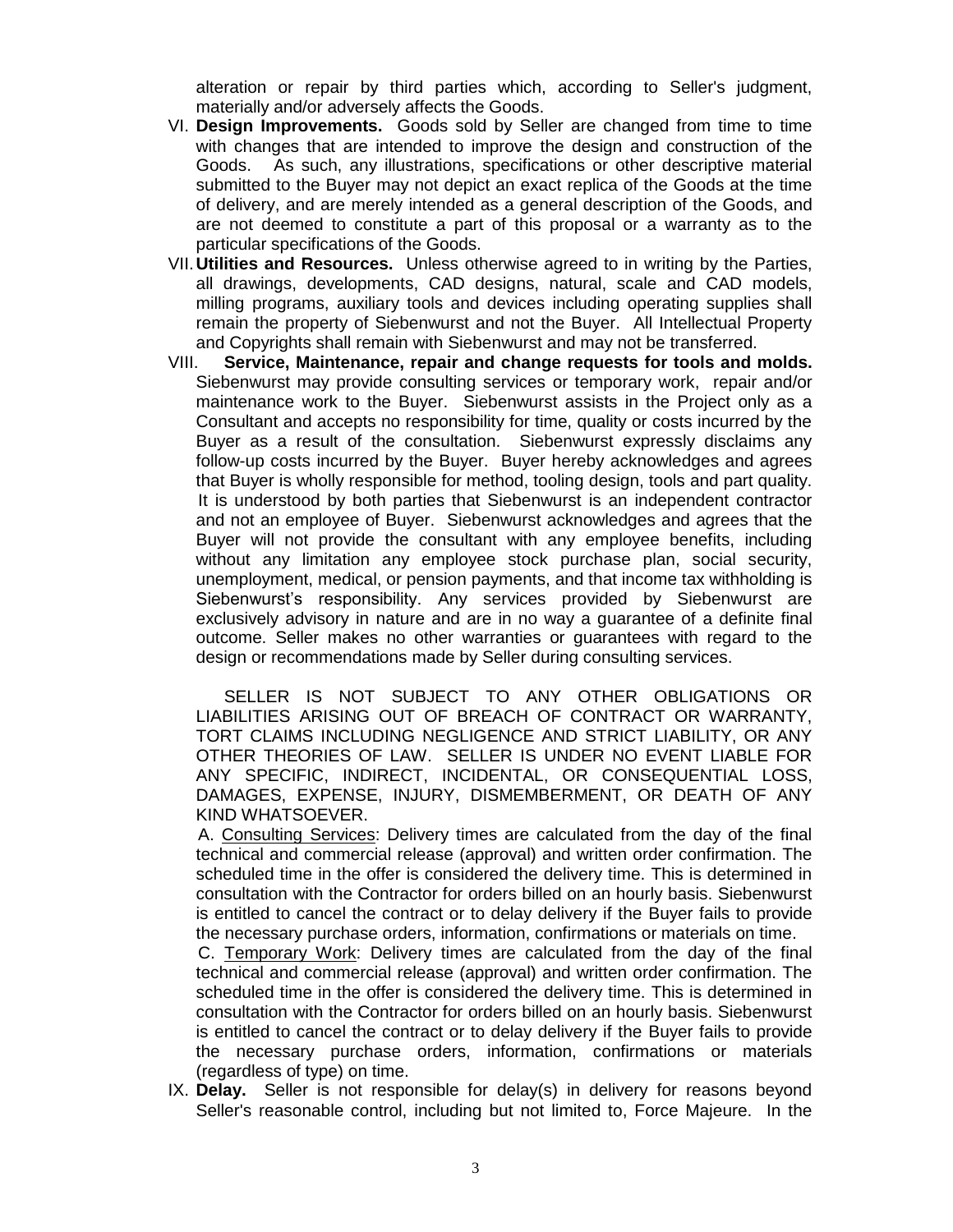event of delay under this paragraph, the delivery schedule shall be extended by amount of time originally lost due to the delay.

- X. **Force Majeure.** "Force Majeure" means any cause not within the reasonable control of the party affected. Events of Force Majeure include, without limitation, acts of God, lockouts or other labor disturbances, wars, blockades, quarantine embargoes, riots, fires, explosions, failures of production facilities, shortages of fuel transportation, utilities, or raw materials, and governmental laws and regulations.
- XI. **Payments.** All quotations are valid for seven (7) Days only.
	- A. Payment Terms for Tools / Molds : (1) Fourty Percent (40%) is due upon receipt of order confirmation; (2) Fifty Percent (50%) is due at initial sampling – off-tool parts; (3) Ten Percent (10%) is due upon delivery, but no later than Thirty (30) Days after initial sampling or ready-for-shipping notification. Any Changes occurring during production will be invoiced with the due date "Net cash Thirty (30) Days from date of invoice." The due date for deliveries of spare parts, repairs, and any contract work is "Net cash Thirty (30) Days from date of invoice." Notwithstanding any terms to the contrary, in the event of a delinquency, all sums due and owing to Seller (retroactively applied to the invoice date) will be subject to interest charges at the rate of Six Percent (6 %) per month.
	- B. Payment Terms for Service, Maintenance, Repair, and Change Requests for Tools and Molds: (1) One Hundred Percent (100%) based on the applicable hourly rate/expense. If the project runs for longer than One (1) Month, then expenses are billed on a monthly basis; (2) Notwithstanding any terms to the contrary, in the event of a delinquency, all sums due and owing to Seller (retroactively applied to the invoice date) will be subject to interest charges at the rate of Six Percent (6 %) per month.
	- C. Payment Terms for Consulting and Temporary Work: (1) One Hundred Percent (100%) based on the applicable hourly rate/expense. If the project runs for longer than One (1) Month, then expenses are billed on a monthly basis; (2) Notwithstanding any terms to the contrary, in the event of a delinquency, all sums due and owing to Seller (retroactively applied to the invoice date) will be subject to interest charges at the rate of Six Percent (6 %) per month.
	- D. Any delays in payment by Buyer shall subsequently result in delivery delays.
- XII.**Cancellation.** Buyer recognizes that Goods are specially manufactured products designed specifically for the needs of the Buyer and to Buyer's specifications. Therefore, once the Buyer has reviewed the engineering drawings / design data and released the Goods for production with a valid release note signed by the Buyer, the Buyer is responsible for the full amount due under the Agreement, regardless of the production or shipment status of the Goods.
- XIII. **Delivery; Assumption of Risk.** Unless otherwise expressly agreed in writing by the Parties, delivery of Seller's Goods is deemed to be complete once the products have left the Seller's warehouse via Buyer's carrier or via a common carrier. Buyer has the option to select method of transportation and routing of shipment. Seller is not responsible for any damage(s) occurring during transit or loss of shipment, and Buyer must make all claims directly to carrier. Buyer must submit claims for shortages and/or incorrect Goods to Seller in writing within ten (10) business days after receipt of shipment.

Except as agreed upon in writing and signed by both Buyer and Seller, the passage of risk for shipment of all Goods is "EXW Seller's Warehouse."

XIV. **Safety.** Buyer shall employ and maintain any safety guards, controls, warning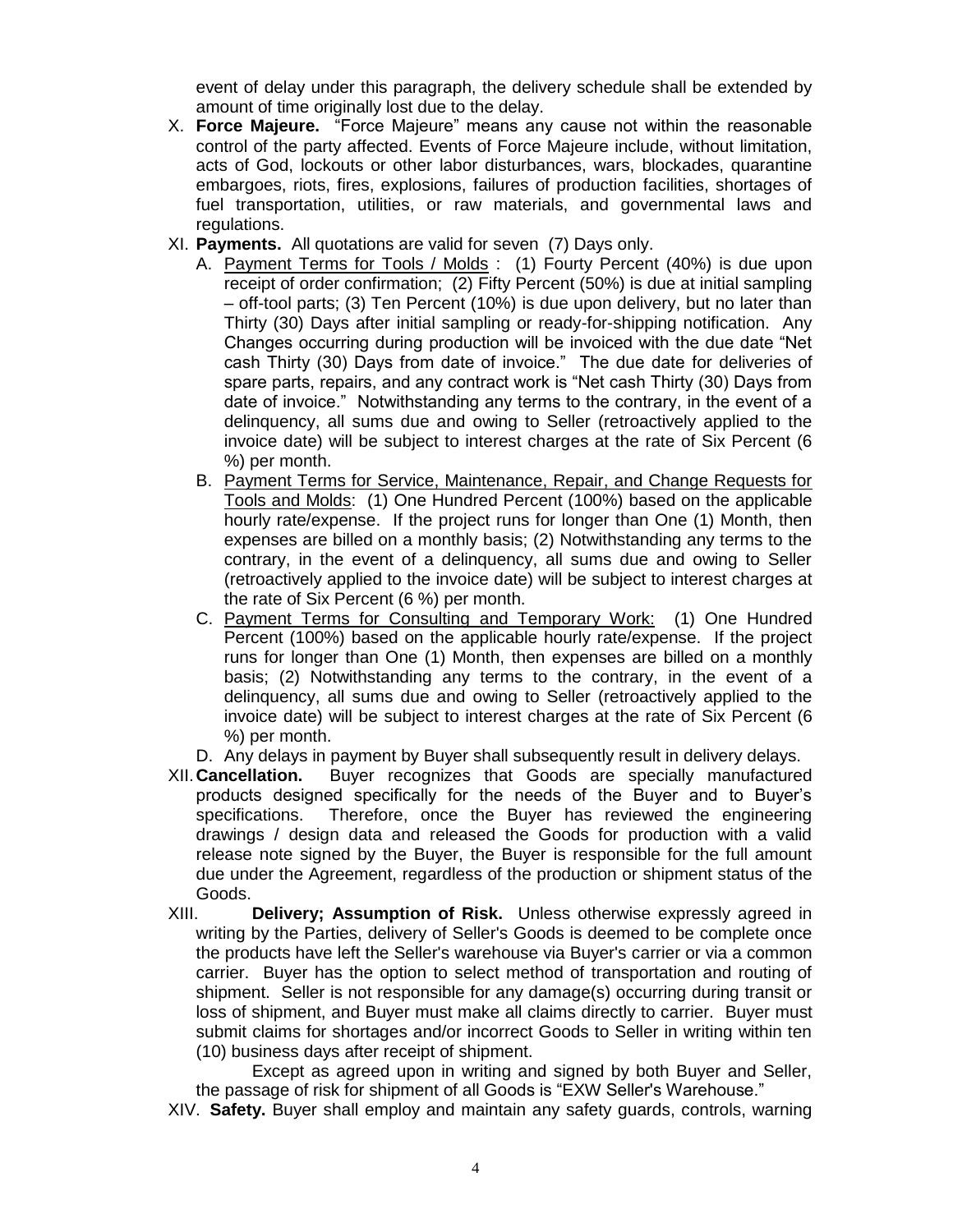signs, and/or other safety devices and feature, and to provide all warnings and instructions reasonably required for the safety of persons within reasonable proximity and/or in use of the Goods. Buyer shall ensure all employees are fully aware of Seller's operating instructions for the Goods, and to comply with all laws and regulations of applicable governmental or other agencies with jurisdiction thereto, including but not limited to, the Occupational Safety and Health Act of 1970 ("OSHA"), as amended, and regulations promulgated pursuant thereto and any amendments with regard to the installation and use of the Goods thereto. Buyer shall refrain from any alterations or misuse of the Goods in any manner that may constitute a threat of danger to persons.

To the best of its knowledge, Seller shall comply with any applicable standards and/or requirements of legislation, regulations, or guidelines for the regulation or protection of occupational, environment, health or safety, which may have been enacted or promulgated in any jurisdiction.

SELLER EXPRESSLY DISCLAIMS ANY RESPONSIBILITY FOR ANY FAILURE TO COMPLY WITH ANY SUCH LEGISLATION, REGULATIONS OR GUIDELINES UNLESS EXPRESSLY AGREED TO BY SELLER IN A SEPARATE WRITING.

- XV.**Indemnification.** Buyer and Seller agree to indemnify and hold harmless the other party and its affiliated companies from and against all claims, damages, losses, and expenses, including all reasonable attorneys' fees and expenses arising out of or resulting from the indemnifying party's failure to comply with the applicable laws and regulations set forth in Paragraph XI above, regardless of whether such claim, damage, loss, or expense is caused in part by the negligence or other act of the indemnifying party. Buyer agrees to indemnify Seller and its parent entities, its present and future subsidiaries, any and all subsidiaries of a subsidiary or parents of a parent, all affiliated corporations, and successors and assigns or any company or companies which either directly or indirectly controls or has the power to control a party, or any company or companies which is controlled by a part of which a party has the right to control (hereinafter referred to as the "Affiliated Companies") the aforementioned entities as to any such claim, damage, loss or expense arising out of or resulting from the design, construction, formulation, or composition of any product made or handled by the Goods in the hands of the Buyer.
- XVI. **Acceptance of Goods.** All Goods shall be accepted subject to the Buyer's rights of inspection, rejection, and revocation of acceptance pursuant to Article Two of the Uniform Commercial Code ("UCC"). Acceptance of Goods shall take place with the sampling or with the ready-for-shipping notification if there is not sampling.
- XVII. **Governing Law and Venue.** This Agreement shall be exclusively governed by the laws of the State of North Carolina giving effect to the conflict of law provisions thereto. The parties further consent to the exclusive personal jurisdiction of any applicable court in the city of Charlotte, in the county of Mecklenburg, North Carolina for any legal action or proceeding brought to enforce, construe or interpret these Terms and Conditions. Venue is proper only in the United States District Court of North Carolina. Each party hereto irrevocably submits to the jurisdiction of each court in each such action or proceeding.
- XVIII. **Arbitration.** Any controversy or claim arising out of or relating to this Contract, or the breach thereof, shall be settled by arbitration administered by the American Arbitration Association in accordance with its Commercial Arbitration Rules, and judgment on the award rendered by the arbitrator may be entered in